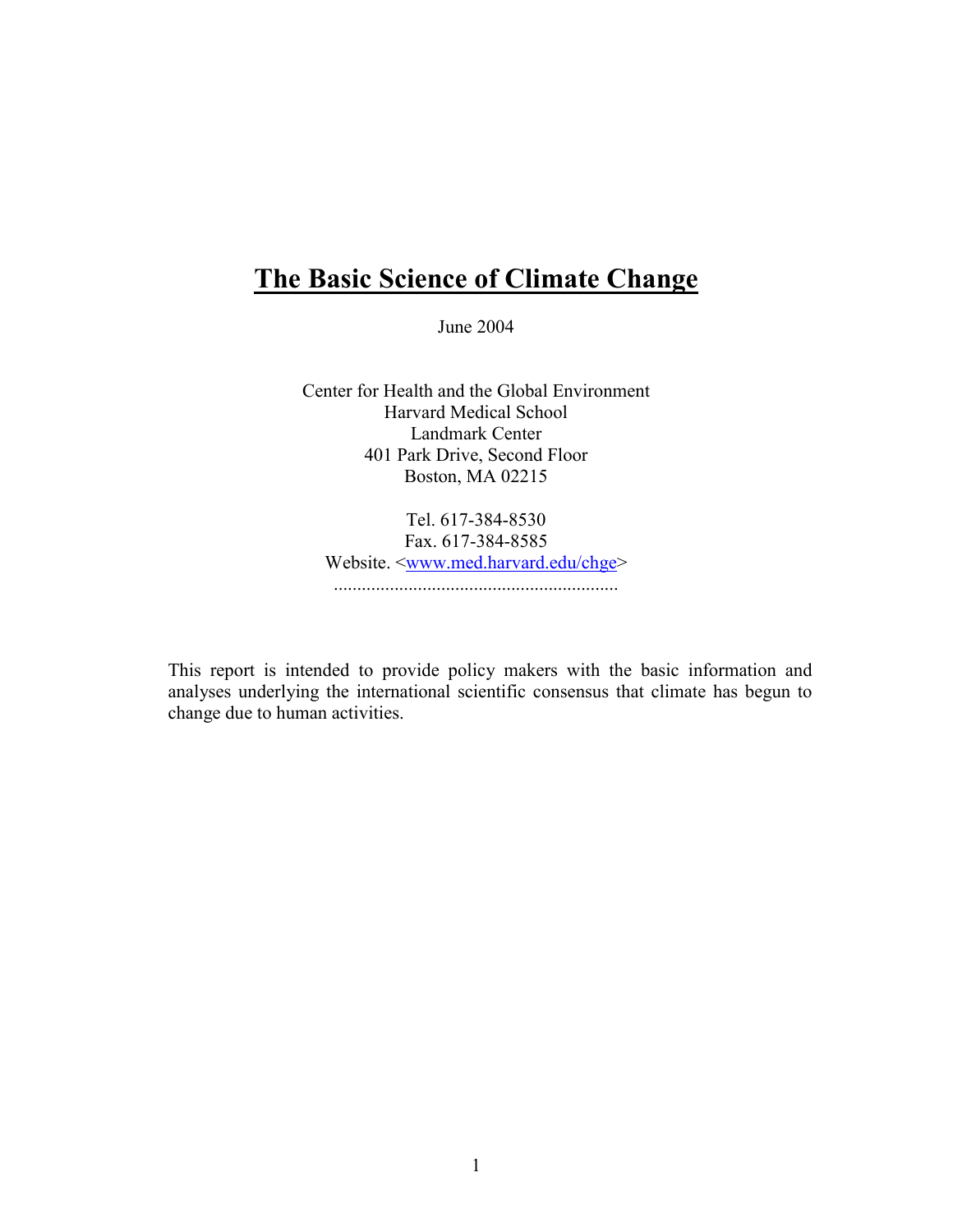# **Contents**

## **Introduction**

- **1. First Principles chemistry and physics**
- **2. The Vostok Ice Cores**
- **3. Carbon Dioxide**
- **4. The role of aerosols, clouds and water vapor**
- **5. The Past 1000 Years**
- **6. The Twentieth Century**
- **7. Orbital (Milankovitch) Cycles**
- **8. Deep Ocean Warming and Extreme Weather Events**
- **9. "Cold Reversals:" The Potential for Abrupt Climate Change**
- **10. The Intergovernmental Panel on Climate Change (IPCC)**
- **11. Climate Change and Human Health (Summary)**
- **12. Life Cycle of Oil: Health, Ecological Dimensions**
- **13. Climate Change, Oil Life Cycle and Environmental Justice (Outline)**
- **14. The costs of Climate Change**
- **15. Opportunities and Oil Independence**

## **Conclusions**

## Introduction [thanks to Jim]

The World Meteorological Organization reported that the four warmest years in weatherkeeping history (since 1860) were 1998, 2002, 2003 and 2001, and the 10 warmest years in the  $20<sup>th</sup>$  century have occurred since 1991. These data tells us that change in Earth's temperature, like that of the atmospheric concentrations of greenhouse gases, is accelerating. The WMO also concluded that the enhanced weather variability – storm, drought and heatwave intensity – were due to the increased heat accumulating in the atmosphere and oceans.

New satellite analyses from NASA indicate large warm anomalies across much of the Arctic over the past decade. New sea ice analyses confirm that the Arctic warmed much faster during the 1990s than in earlier decades. New interpretations of decades of North Atlantic Ocean data show recent changes in circulation that are consistent with global warming.

Earth's average temperature means very little in our everyday lives. It is simply a conveniently computed statistic for the state of the global climate. In 2003, for example, some areas had unusually cold periods. But the average for the year tells us that even more of Earth's surface was unusually warm.

Natural ecosystems, which among other things are the ancestral sources of species that we manage for crop, dairy, and meat production, all evolved under climate regimes that are now being supplanted by new conditions, mostly warmer, some wetter and some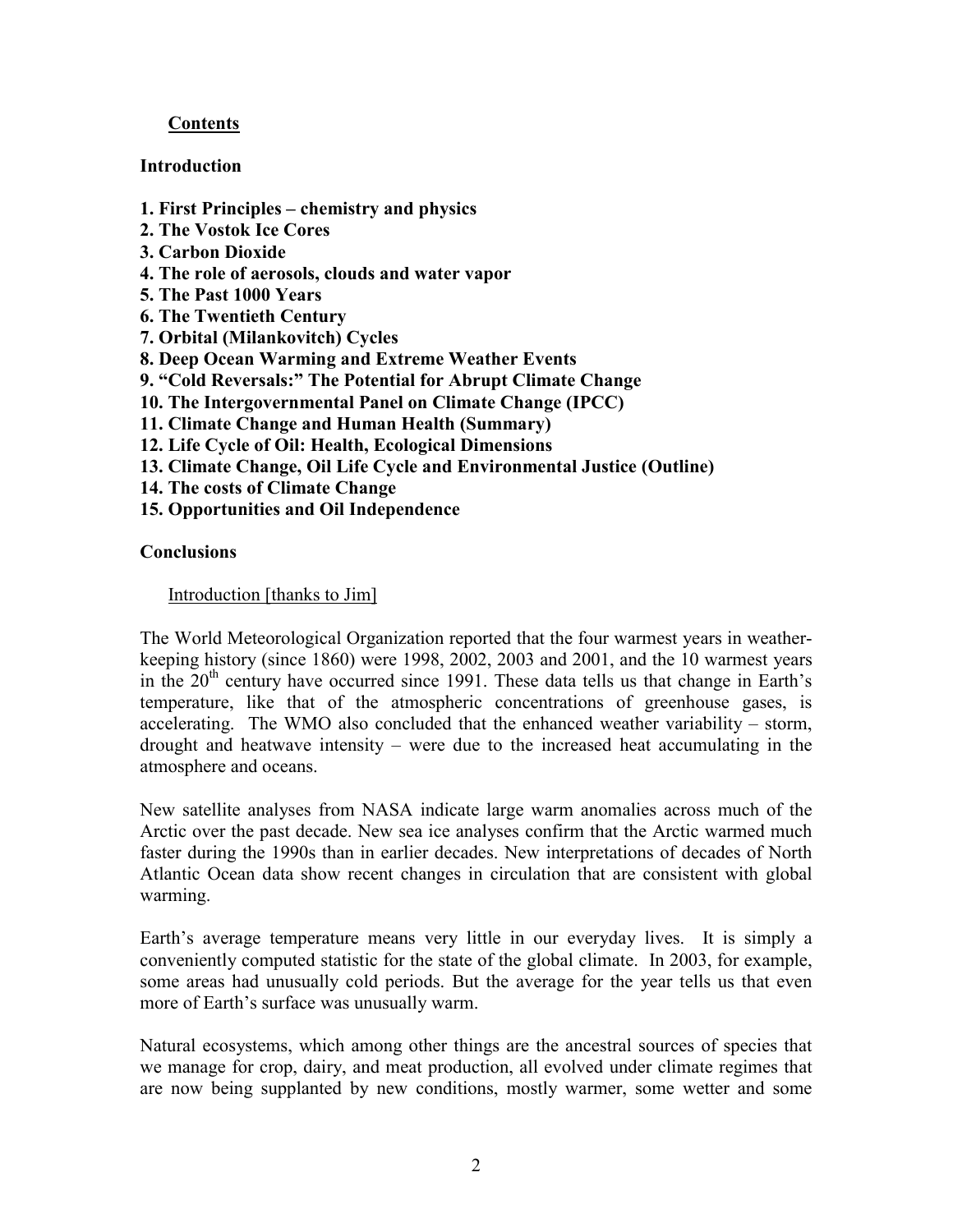drier, and some rapidly alternating between wetter and drier. World Watch reports that global grain harvest has failed to meet demand for each of the last four years. In China, as in many nations, warmer weather has exacerbated the growing water crisis and has resulted in reduced crop yield. The annual shortfall in China is now equivalent to the entire annual grain production of Canada. If this trend continues China will soon become a major importer of grain.

Over the past two million years Earth's climate has cycled about a dozen times between periods of cold and warm conditions. The species on Earth today have thrived because they can accommodate to a wide range of temperatures. However, today's temperature extremes are taking these species into uncharted territory. In many areas the unusually warm conditions of the last few years are bumping up against upper temperature limits for reproductive success and yield at harvest for some of our most important grain crops.

Similarly, our social and economic systems have evolved to accommodate efficiently a range of temperatures experienced over an annual cycle. Some areas are too hot in the summer for extended outdoor daytime labor, and because of this residents have adjusted daily activity cycles accordingly.

In the summer of 2003 a heatwave in Europe demonstrated just how close our current infrastructure and social systems are to critical thresholds for human habitation. Heatrelated deaths in five European nations reached 35,000, and unpublished studies have found that most of the deceased were not likely to have died soon from other causes. Temperatures in Portugal reached 117 deg F, and widespread wildfires and crop failures accompanied the human tragedy. The toll from such a heatwave in the Eastern US would be enormous.

As Earth warms more of its frozen water becomes liquid and more of its liquid water vaporizes, which can be carried a long way from the source since a warmer atmosphere holds more moisture. Where and how heavily this moisture falls as precipitation is another aspect of climate change that has enormous potential to tax our existing agricultural systems and urban infrastructure. Dry conditions in the West in 2003 were contributing factors in the S. California wildfires -- the most costly ever in the U.S. - that, in turn, created conditions leading to the succeeding floods.

## 1. First Principles – chemistry and physics

Carbon dioxide  $(CO_2)$  in the atmosphere traps heat (outgoing infrared radiation). (Incoming sun rays are in the ultraviolet spectrum.) Without this layer of insulation – the natural "greenhouse effect" -- temperatures on Earth would be about -17°C. Thus, increased  $CO_2$  in the inner atmosphere (or troposphere,  $\sim$  6 miles up) is exaggerating the natural greenhouse effect and increasing heat trapped in the troposphere.

Over the past several decades the troposphere has actually swollen several hundred feet due to the warming and thermal expansion of the air.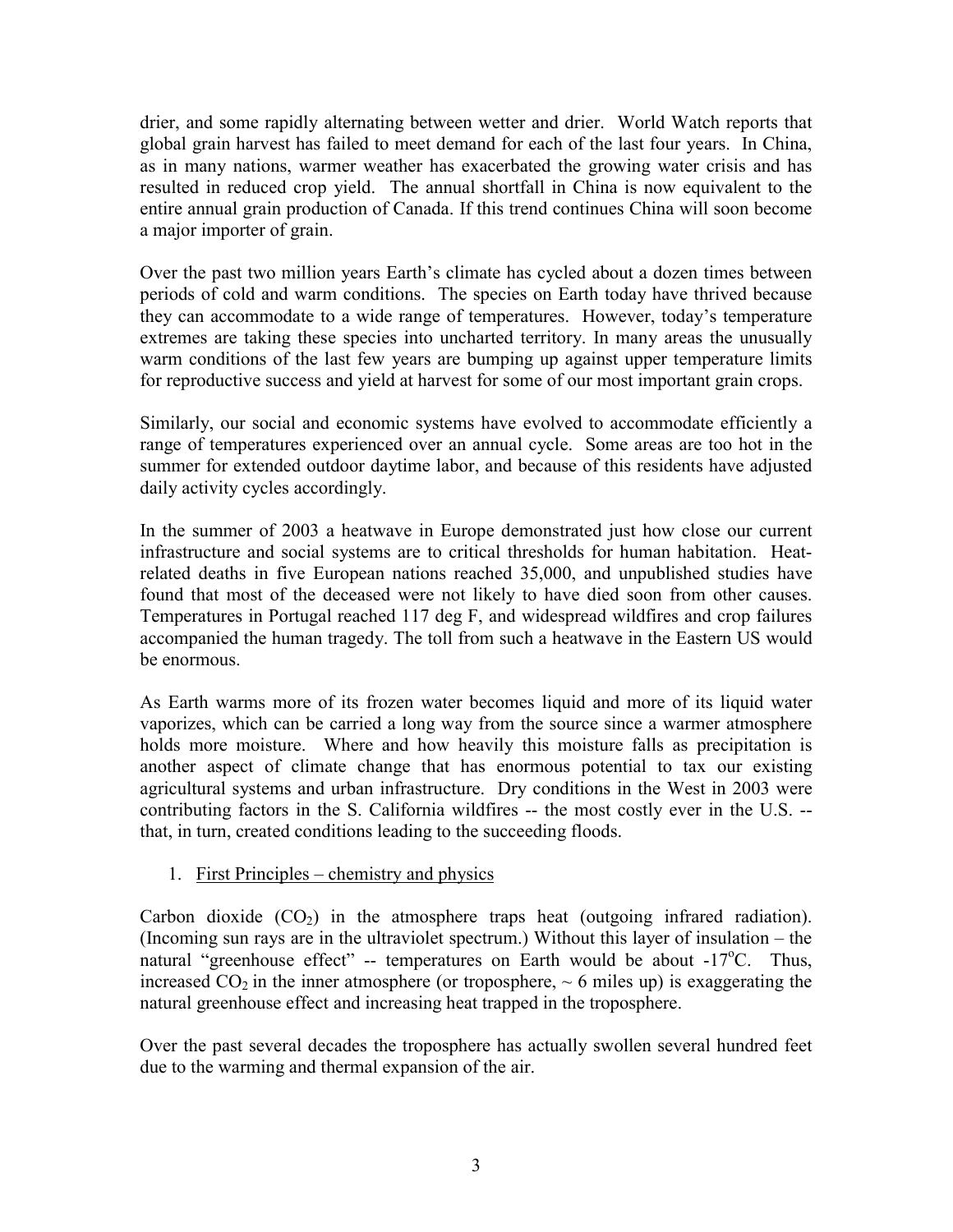

## Ref

**Contributions of Anthropogenic and Natural Forcing to Recent Tropopause Height Changes.** B. D. Santer, M. F. Wehner, T. M. L. Wigley, R. Sausen, G. A. Meehl, K. E. Taylor, C. Ammann, J. Arblaster, W. M. Washington, J. S. Boyle, and W. Brüggemann. *Science* 2003 July 25; 301: 479-483.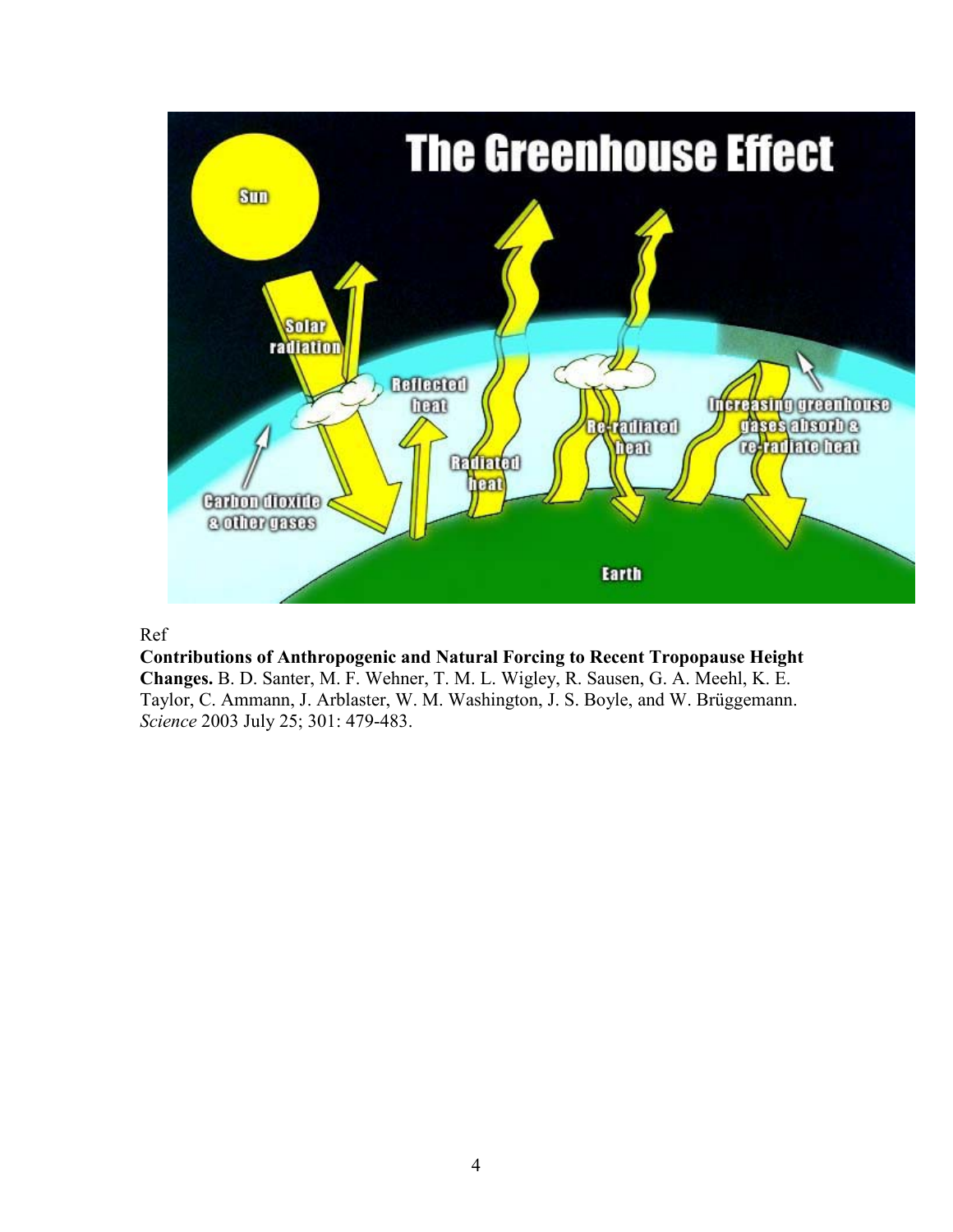#### 2. The Vostok Ice Cores



The two mile long ice core taken from Vostok, Antarctica indicate that  $CO<sub>2</sub>$  levels (and average global temperatures) have fluctuated within a narrow envelope for at least 420, 000 years.  $CO<sub>2</sub>$  have alternated between 180 parts per million (ppm) and 280 ppm; the lower number during glacial maximums; the higher number during warmer interglacial periods (like the present).

The levels have probably been in this envelope for 2 million years, when movement of tectonic plates created the Gulf Stream and Earth's climate moved into the modern period of ice ages – alternating between large polar ice caps (see figure) and medium size caps, like those of today.

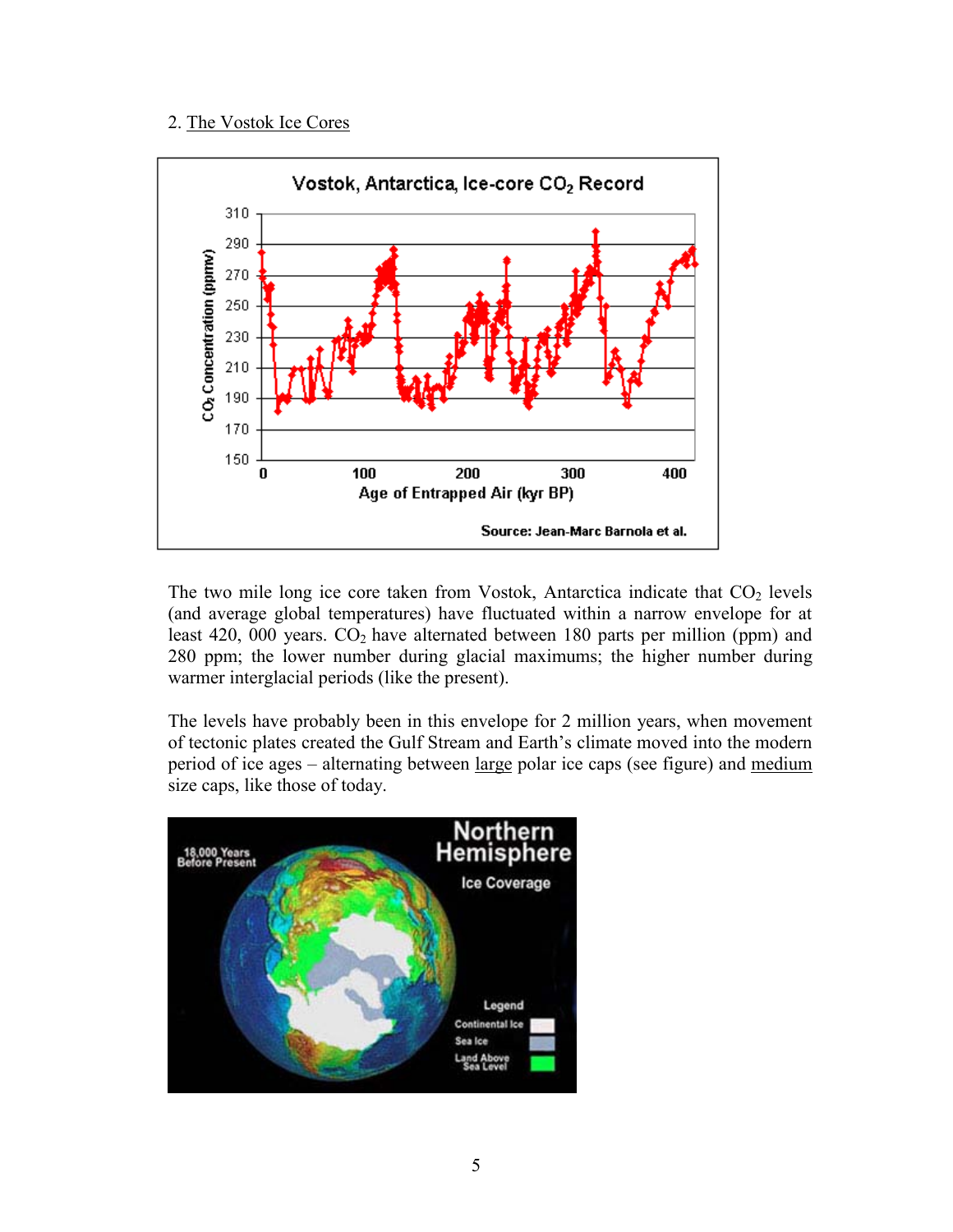Today North Polar ice is melting and we may be heading for a third state, with very small ice caps; unless the warming trend is interrupted by a "cold reversal," as has occurred several times in the past according to the ice core records (see below).

High-resolution ice core records (with yearly changes now detectable in thin layers) indicate that increased variability and volatility preceded the most recent "cold reversal," known as the Younger Dryas (11,500 to 12,700 years ago).

Refs

• **Abrupt Climate Change: Inevitable Surprises** Committee on Abrupt Climate Change, National Research Council 244 pages, 6x9, 2002.<http://www.nap.edu/catalog/10136.html>

# • **Modern Global Climate Change.**

Thomas R. Karl and Kevin E. Trenberth *Science* 2003 December 5; 302: 1719-1723

• Petit J.R., Jouze J., Raynaud D., Barkov N.I., Barnola J.M., Basile I., Bender M., Chapellaz J., Davis M., Delaygue G., Delmotte M., Kotlyakov V.M., Legrand M., Lipenkov V.Y., Lorius C., Peplin L., Ritz C., Saltzman E., Stievenard M., Climate and atmospheric history of the past 420,000 years from the Vostok Ice Core, Antartica, Nature 399 (1999) 429-436.

# 3. Carbon Dioxide

 $CO<sub>2</sub>$  emissions are long-lived and remain in the atmosphere for  $\sim$ 100 years. Since 1957 – the first International Geophysical Year that initiated global change research – Prof. Keeling set up the measurements of atmospheric  $CO<sub>2</sub>$  at a station on top of Mauna Loa in Hawaii. That record – joined by several others (below) -- has produced the basic information upon which rests our understanding and the general circulation models of the climate system.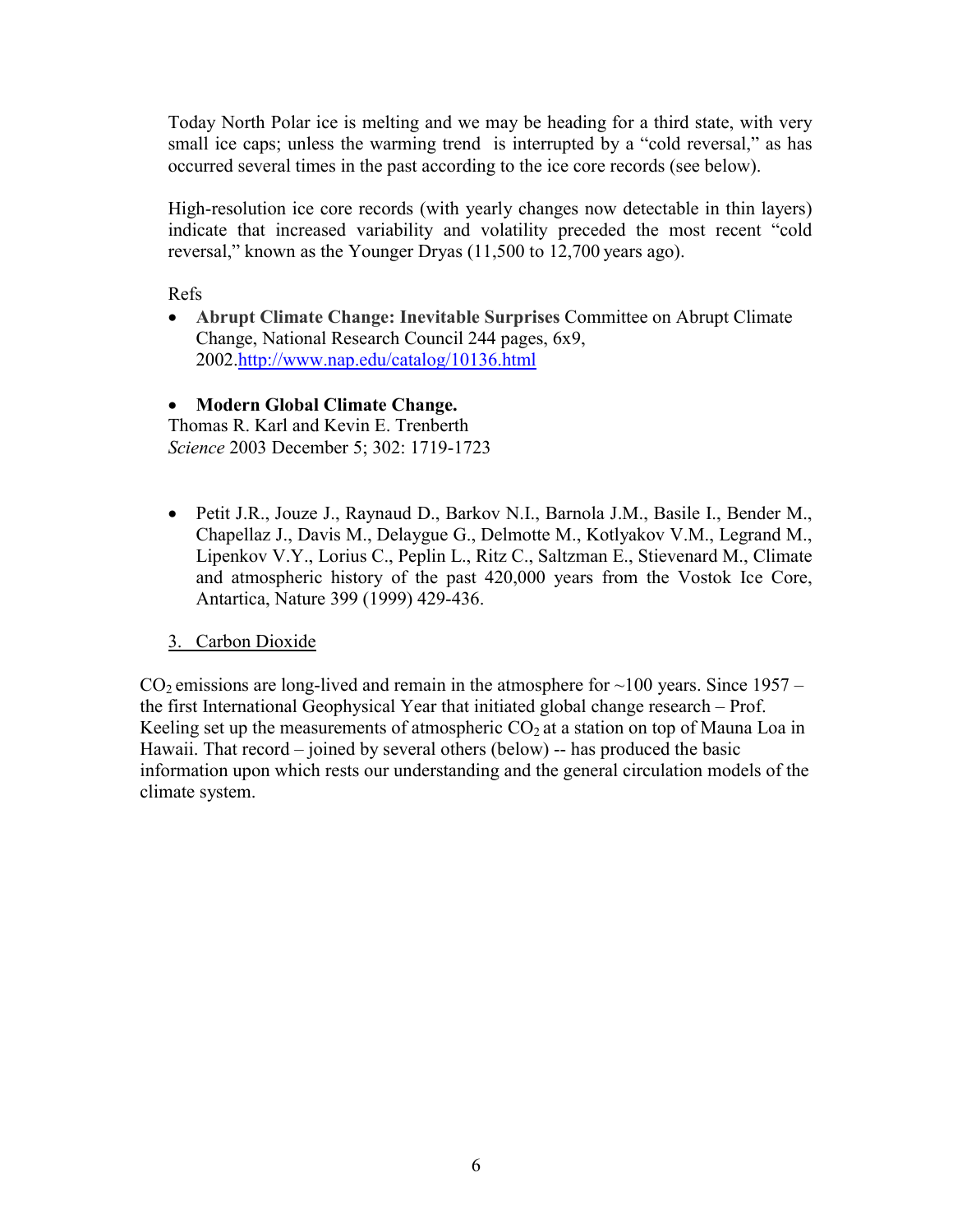

Today  $CO<sub>2</sub>$  levels are 372 ppm (i.e., 30% above pre-industrial levels). The natural carbon cycle involving 100s of ppm of  $CO<sub>2</sub>$  releases and land and ocean sinks. But the 6 billion tons of carbon released each year by human activities (that's one ton per person on Earth) is enough to overwhelm the sinks and is steadily building up in the atmosphere. There is evidence that, as the oceans warm, they will hold less  $CO<sub>2</sub>$ , one of several potential feedbacks from warming that may contribute accelerated warming (see below).

Total **greenhouse gases** (CO<sub>2,</sub> methane, oxides of nitrogen or NO<sub>x</sub>s, Chlorofluorohydrocarbons or CFCs, and ground-level ozone or smog) are also rising. All of these gases have "Global Warming Potential," thus the " $CO<sub>2</sub>$ -equivalent" (the total heat-trapping occurring) is significantly higher than 30% above pre-industrial baselines (IPCC 2001).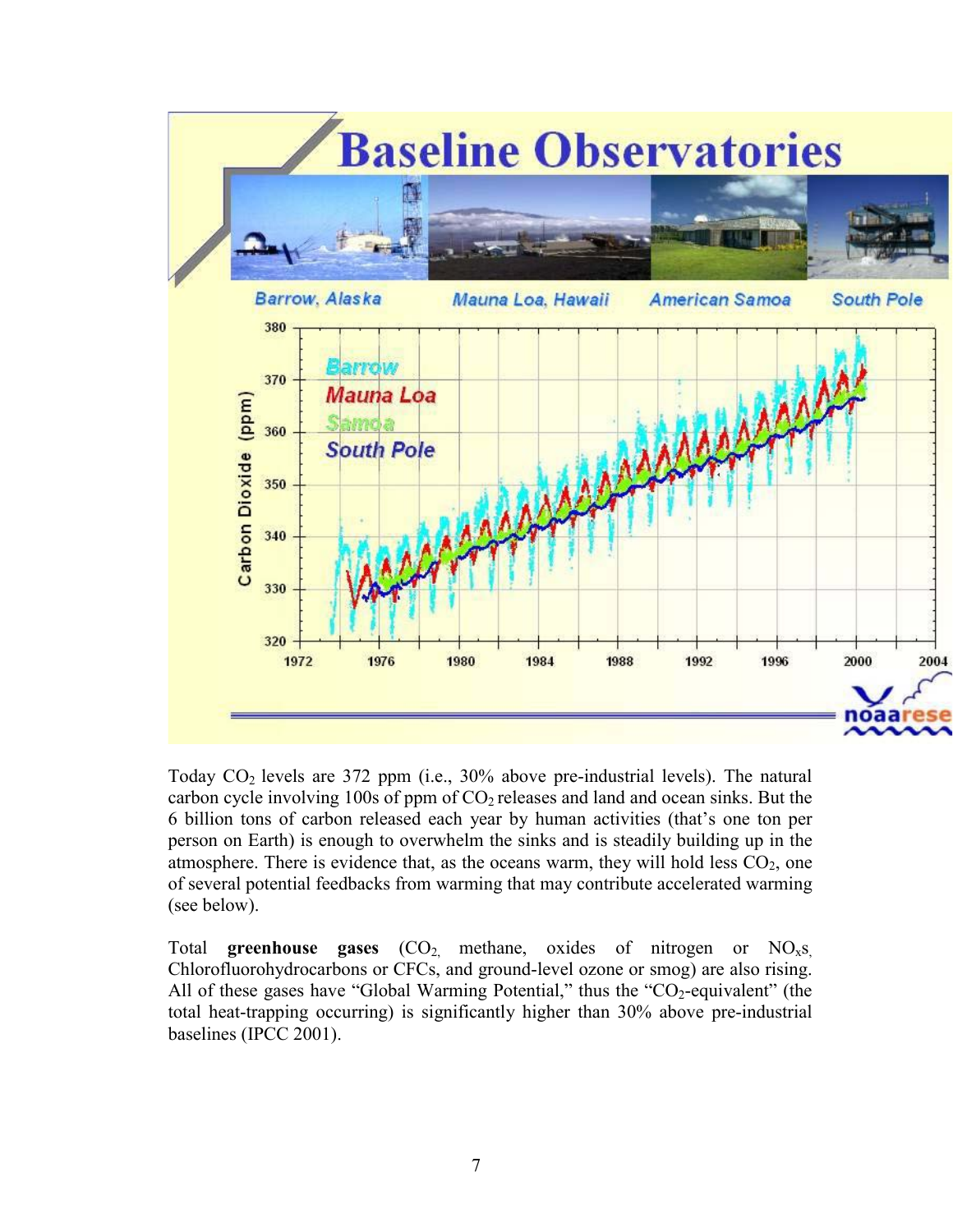

 $[CO<sub>2</sub>]$  and other greenhouse gases have been relatively stable for the past 10,000 years the Holocene) since the last ice age. Recent work by Ruddiman hypothesizes that some  $CO<sub>2</sub>$  was released by human activities 8000 years ago and methane was released from rice cultivation some 5000 years ago [clarify]. But the buildup in the  $20<sup>th</sup>$ Century surpasses the fluctuations seen even during the relatively stale Holocene.]

## 4. The role of aerosols, clouds and water vapor

The precise role that clouds will play is one of the areas of uncertainty. Aerosols, such as oxides of sulpher  $(SO_x s)$ , counteract warming by seeding clouds and reflecting incoming sunlight.  $SO<sub>x</sub>$ s constitute Cloud Condensation Nuclei around which clouds form, but they are short-lived in the atmosphere  $(\sim 8 \text{ days})$ . Sulpher (DMS or dimethyl suphide) released from dying plankton is a natural source; sulphates from combustion of coal and oil are anthropogenic sources.

Low clouds tend cool Earth's surface by reflecting incoming solar rays and producing rain. High clouds tend to warm Earth's surface by trapping outgoing infrared (heat) waves. Over all water vapor (humidity) is increasing in the atmosphere due to:

- a. Greater evaporation from warmer oceans;
- b. Greater evapotranspiration from land surfaces and plants due to atmospheric warming; and
- c. Greater holding capacity of a warmer atmosphere; the air can hold 6% more water vapor for each  $1^{\circ}$ C warming.

Water vapor accounts for 60% of the greenhouse effect  $(CO<sub>2</sub>$  contributes 25%). The cooling by aerosols is accounted for in the current General Circulation Models (GCMs). Thus, overall, despite uncertainties about the negative and positive affects of clouds, increased water vapor in the atmosphere is projected to increase overall atmospheric warming.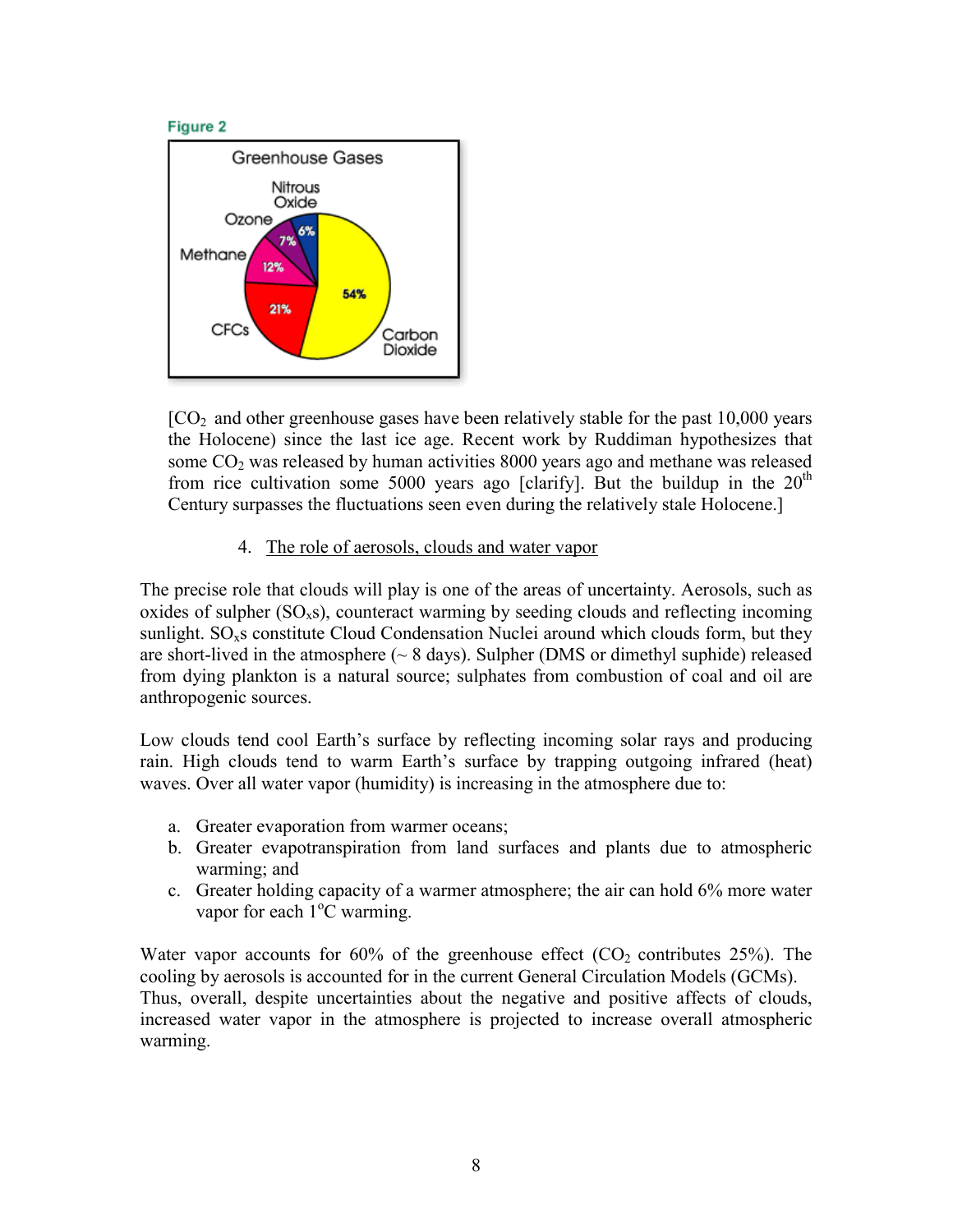

#### 5. The Past 1000 Years

Temperature records from the past 10,000 years are gleaned from tree rings, plankton deposits, pollen and plant deposits, insect fossils, fish otoliths (inner-ear bones) and other "paleothermometers."

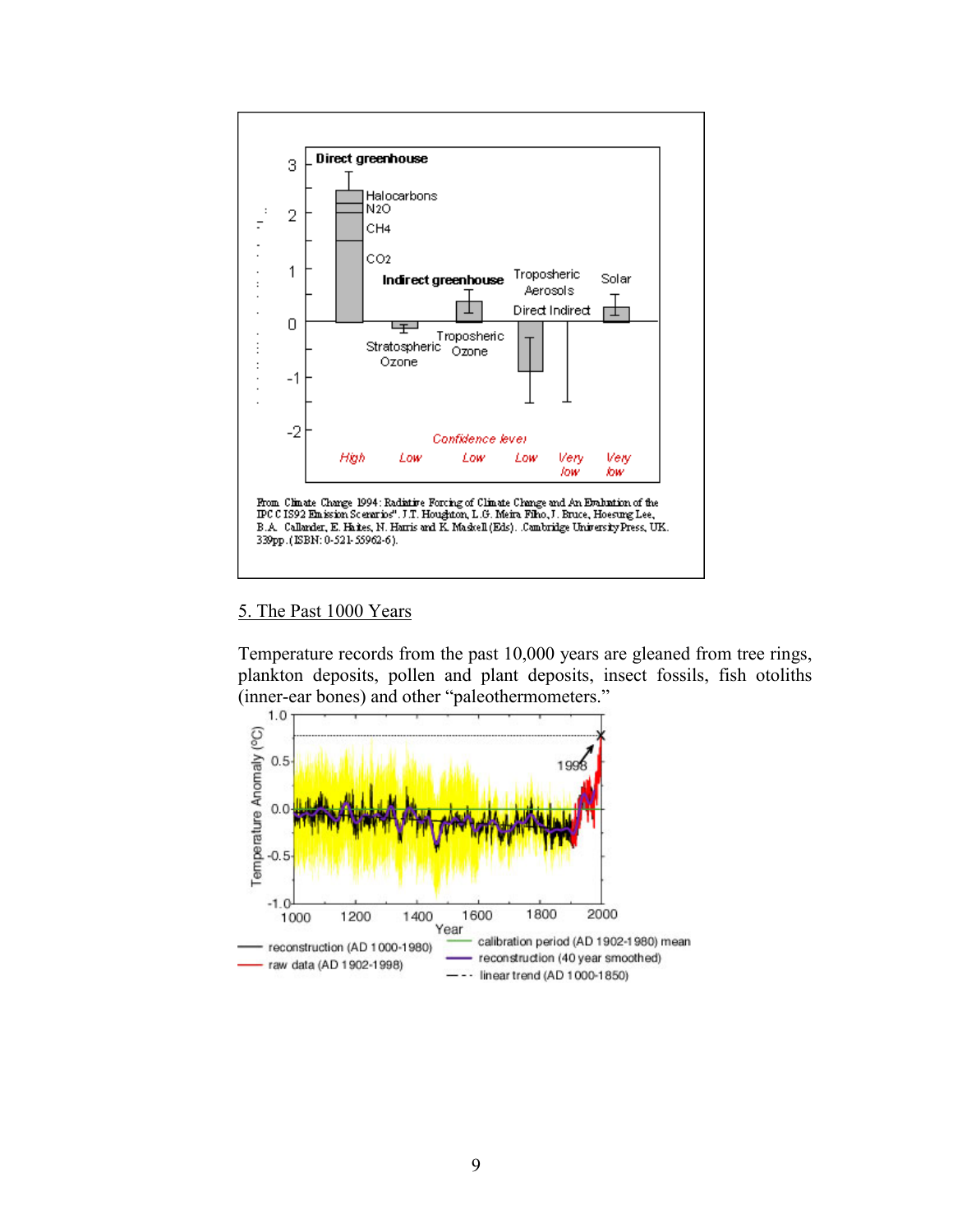That record depicts a gradual cooling with marked, accelerating warming over the  $20<sup>th</sup>$  Century (see orbital cycles below). The cooling trend from  $\sim$ 1940 to the mid 1970s may have been due to increased sulphates in the atmosphere and ocean absorption and turnover (convection), burying heat in the deep ocean.

Ref

M. E. Mann, R. S. Bradley, M. K. Hughes, *Geophys. Res. Lett.* **26**, 759 (1999).

5. The Twentieth Century



Natural variability alone does not account for the significant warming, especially that which occurred during the last half century.

The graphs above show the data on temperature trends for the past 150 years. The gray line is the actual measurements and is the same in all three graphs. The best fit – the best explanation – for the observations is derived by combining natural variability (upper left) and human influences (upper right).

The graphs of temperature measurements also depict the increasing rate of warming --  $\sim$  3<sup>o</sup>C/ per Century -- in the latter part of the 20<sup>th</sup> Century, compared to the overall trend of  $\sim 1^{\circ}$ C/per Century for the entire period. The rate of warming is accelerating and 10 of the hottest years of the past 150 occurred between 1991 and 2003.

Ref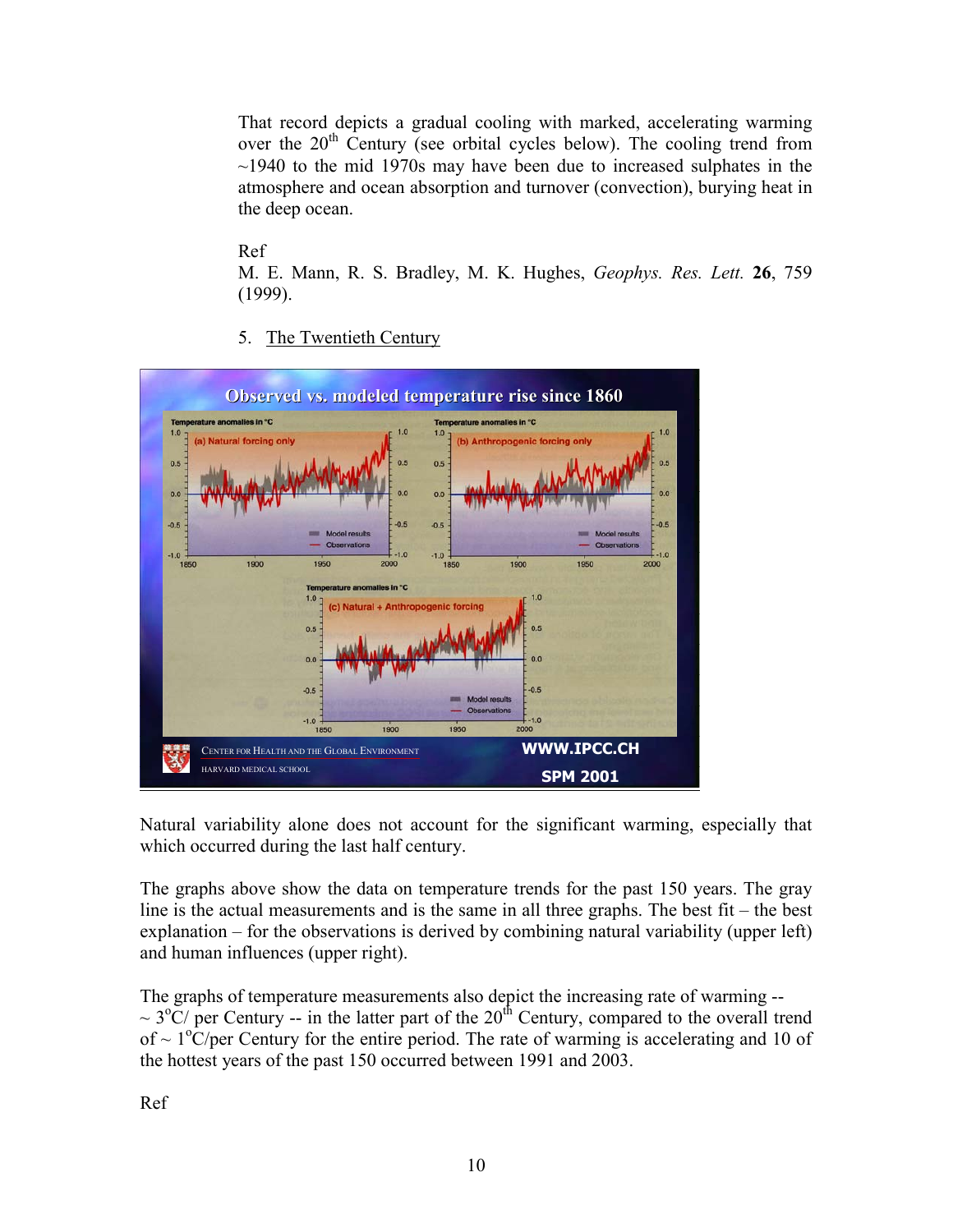King, David A. **ENVIRONMENT: Climate Change Science: Adapt, Mitigate, or Ignore?** Science 2004 303: 176-177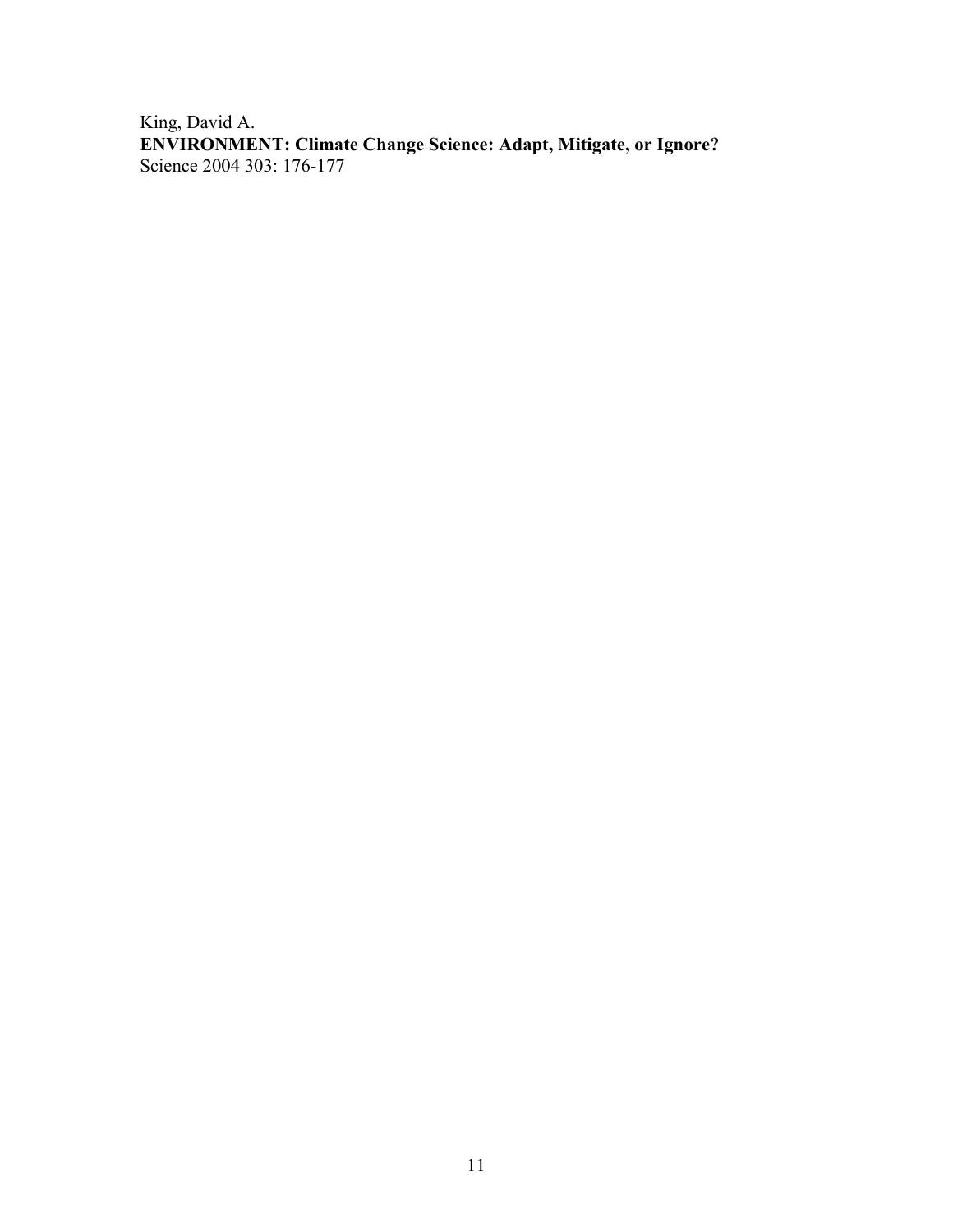# 7. Orbital (Milankovitch) Cycles

Tilts and wobbles of Earth's axis and changes in the elliptical cycle and the distance of earth from the Sun are the primary drivers of ice ages and warmer states in Earth's climate. Volcanoes and movement of tectonic plates are the other driving factors.

There are actually six types of tilts, wobbles and eccentricities, each with different periodicities. Precession (the bottom panel) -- is  $\approx$  22, 000 years, meaning that warm and cold cycles have a strong 11,000 year signal. 11,000 years ago Earth's axis was tilted towards the sun when it came closest to the sun. Rivers flowed in the Sahara Desert. Today, the sun beats directly on the open southern ocean where heat is absorbed; and the Northern Hemisphere remains cooler.

The Milankovitch cycles, changes in solar radiation, volcanic eruptions and movement of tectonic plates account for the observations in climate (paleoclimate) records. Until the  $20<sup>th</sup>$  Century, that is, when the data can only be explained by combining this natural variability with the heat-trapping effects of greenhouse gases (GHGs; see chart above in number 6).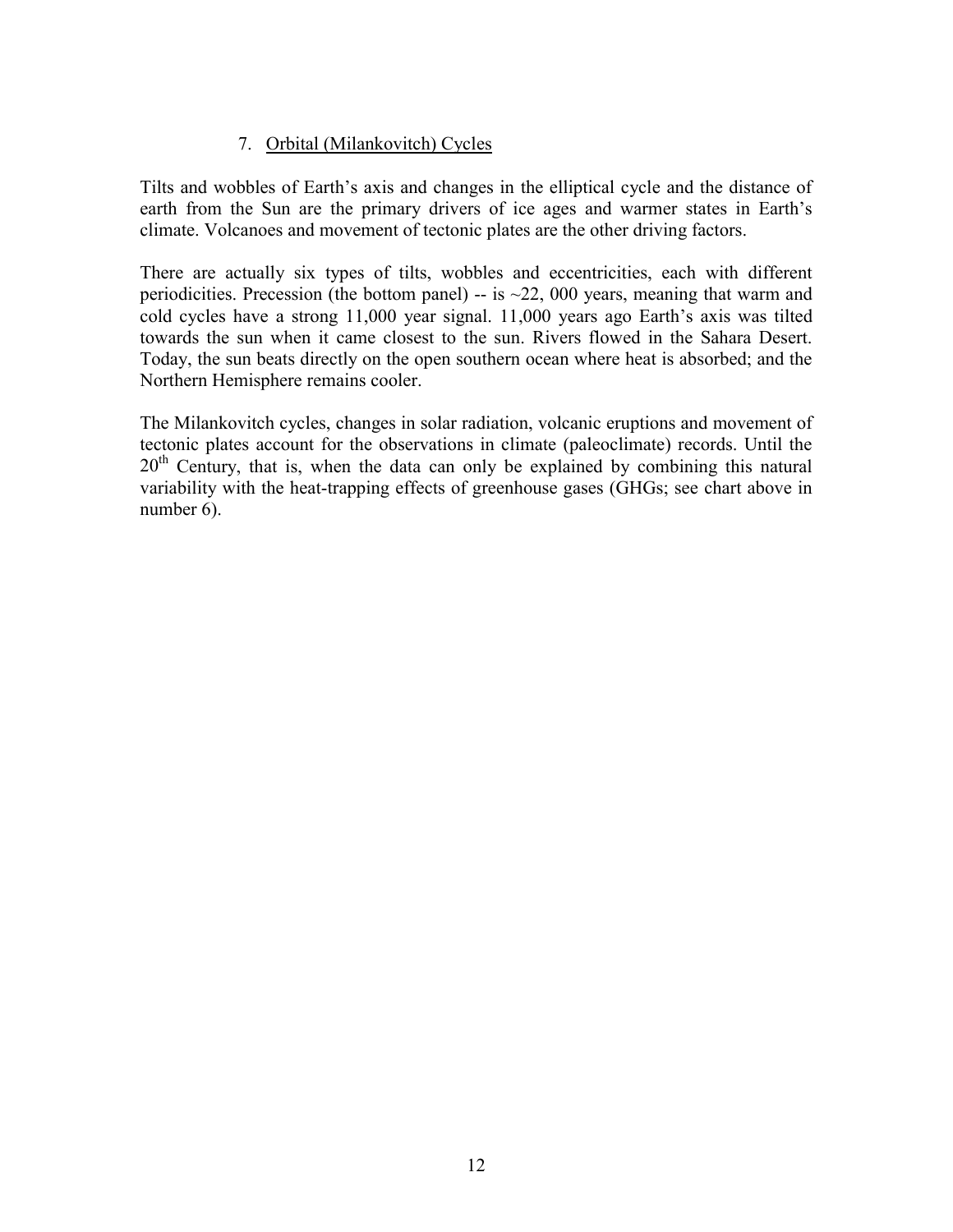

Precession of the Equinoxes (19 and 23 k.y.)



Northern Hemisphere tilted away from the sun at aphelion.







The harmonics of the six waves (over time) drive the climate changes. For the past 420, 000 years ice ages lasted about 100,000 years while interglacials lasted about 10,000 years. Before 420, 000 years the ratio may have been different and according to the most recent calculations, the Holocene (the relatively stable and hospitable period  $-$  ~15<sup>o</sup>C for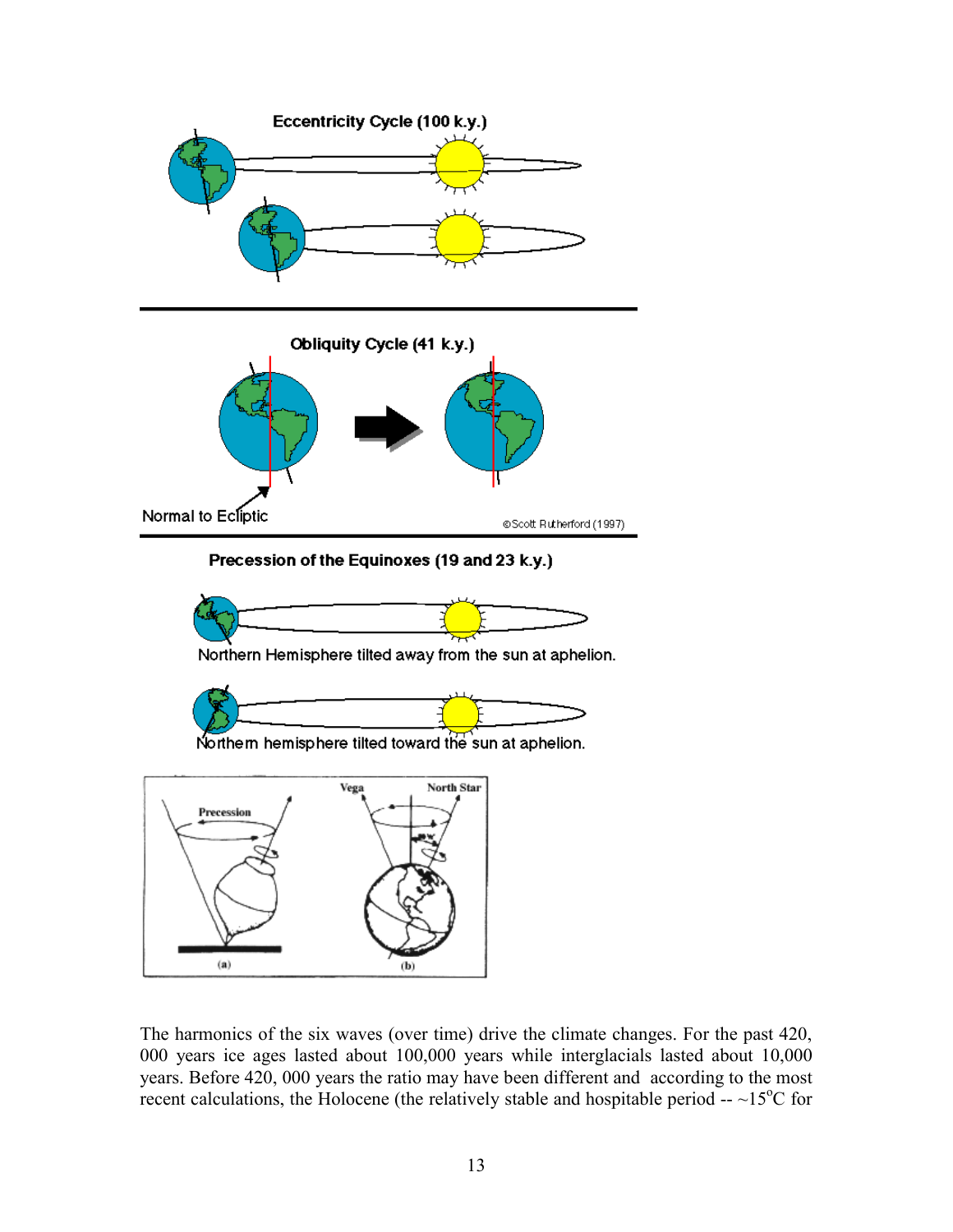average global temperatures -- that has lasted for 10, 000 years) was not about to end any time soon.

Thus, the idea that anthropogenic warming may be saving us from the coming ice age appears unfounded. Indeed, the opposite may be true, due to the potential for a "cold reversal" in the current warming trend.

Ref **An Exceptionally Long Interglacial Ahead?** A. Berger and M. F. Loutre *Science* 2002 August 23; 297: 1287-1288.

## 8. Deep Ocean Warming and Extreme Weather Events

In the past 50 years the top two miles (half way) of the ocean has warmed. This has changed the hydrological (water) cycle. Evaporation has increased from the oceans and the land, intensifying droughts and creating the conditions for heavier downpours (>2"/day). In addition to overall warming and disproportionate warming in winter and near the poles, intensification of droughts, heatwaves and floods are central drivers of the agricultural, water system, forestry, marine system and human health consequences of climate change. [Other impacts need to be expanded.]

- a. Epstein PR. Climate and health. *Science* 1999: 285: 347-348.
- b. Trenberth, K.E., 1999: The extreme weather events of 1997 and 1998, *Consequences* **5**, 3-15.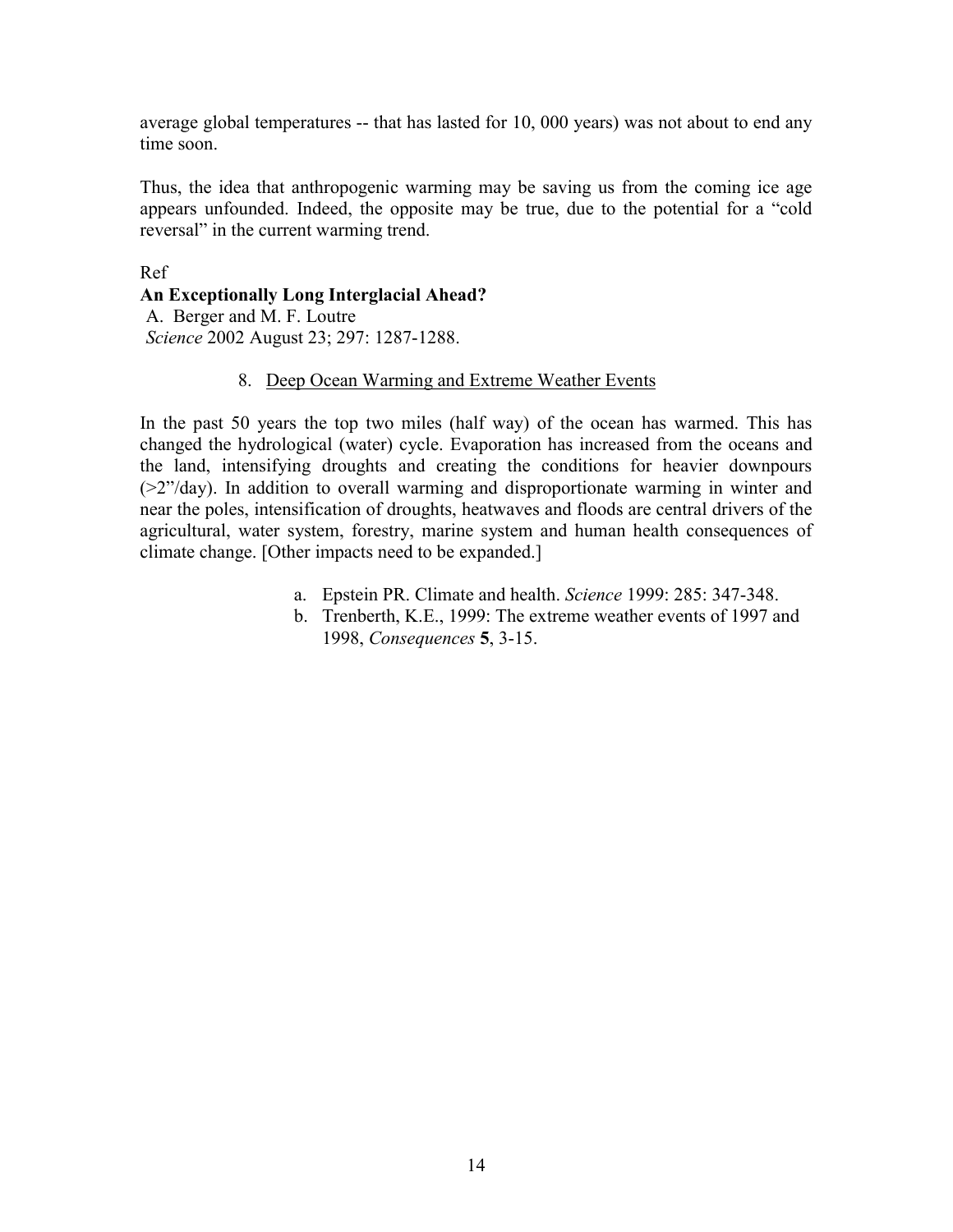

[\[](http://www.sciencemag.org/cgi/content/full/287/5461/2225/F4)Time series of 5-year running composites of heat content  $(10^{22} \text{ J})$  in the upper 3000 m for each major ocean basin. Vertical lines represent  $\pm 1$  SE of the 5-year mean estimate of heat content. The linear trend is estimated for each time series for the period 1955 to 1996, which corresponds to the period of best data coverage. The trend is plotted as a red line. The percent variance accounted for by this trend is given in the upper left corner of each panel. Expanded versions of these figures with equivalent volume mean temperature scales added can be viewed at *Science* Online.]

## 9. "Cold Reversals:" The Potential for Abrupt Climate Change

Warming of the atmosphere is also occurring disproportionately at high latitudes and the combination is changing the North Atlantic. In summers, since the 1970s, North Polar ice has shrunk from ten to five feet thick while Greenland is losing 9% per decade.

Greenland ice melt water is trickling down through crevasses, lubricating the base, speeding up "ice rivers," increasing the potential for slippage. And towards the South Pole, disintegrating ice shelves -- like sand slipping into the ocean, taking pressure off the dunes – is taking back pressure off the land ice on the Antarctic Peninsula.

The North Atlantic Deep Water Pump – the sinking cold, *salty* water that pulls the Gulf Stream north – is slowing, as thawing ice and more rain falling at high latitudes leave cold, *fresh* water that does not sink. At the same time, the tropical Atlantic is becoming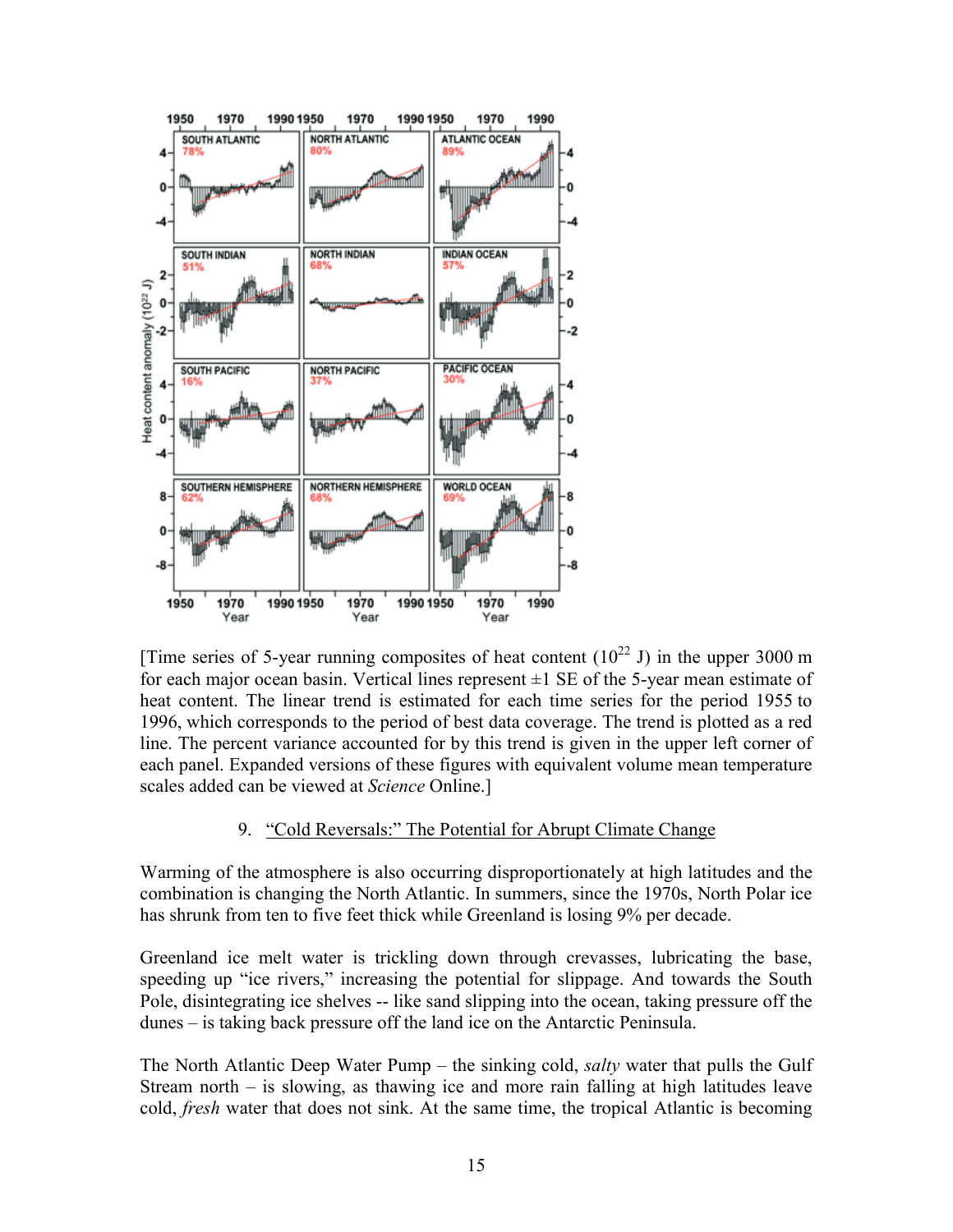saltier, as ocean warming increases net evaporation and rain falling at high latitudes. Melting ice and rain falling to the north is layering cold, fresh water across the North Atlantic. (Cold, *salty* water sinks, pulling the warm Gulf Stream north; the deep water pump that drives the ocean conveyor belt that has stabilized climate for millennia.)

Freshening is already having an impact. The accompanying North Atlantic "high" helps accelerate transatlantic winds (polar winds are also affected by stratospheric conditions) and the resulting deflection of the jet stream south helps drive arctic air in winters down the US Atlantic coast and across to Europe and Asia.

The North Atlantic Ocean can freshen to a point where the deep water pump fails. Ice cores demonstrate that "cold reversals" have interrupted other warming trends. In the Younger Dryas (11,500 to 12,700 years ago) the warming, melting and freshening apparently forced the Gulf Stream to shoot right across to France (as detected by plankton deposits) and ice formed across the Northern Atlantic – putting us back into an ice for some 1,300 years before it all warmed up due to the orbital cycles. High-resolution ice core records (with yearly changes now detectable in the thin layers) also indicate that increased variability and volatility preceded this most recent "cold reversal."

Since the 1950s the deep overflow between Iceland and Scotland has slowed by 20%.

Refs

- Curry, R., R.Dickson and I. Yashayaev, 2003. A change in the freshwater balance of the Atlantic Ocean over the past four decades. Nature **426**: 826-829.
- Hoerling, M.& A. Kumar, 2003. The Perfect Ocean for Drought*. Science,* **299**: 691-694.
- Hurrell, James W., Kushnir, Yochanan, Visbeck, Martin, 2001. **The North Atlantic Oscillation.** *Science* 291:603-605.
- Levitus, Sydney, Antonov, John I., Boyer, Timothy P., Stephens, Cathy, 2000. Warming of the World Ocean. *Science* 287: 2225-2229
- Parkinson, C.L., D.J. Cavalieri, P. Gloersen, H.J. Zwally, and J.C. Comiso, 1999: Spatial distribution of trends and seasonality in the hemispheric sea ice covers. *J Geophys Res.* **104**, 20827-20835.
- Rothrock, D.A., Y. Yu, and G.A.Marykut, 1999: Thinning of the Arctic Sea-ice cover. *J Geophys Res Letters* **26**, 3469-3472.
- Peterson, B.J. et al., 2002. Increasing river discharge to the Arctic Ocean. Science **298**: 2171- 2173.
- FORTUNE Magazine**,** January 26, 2004. Pentagon Plans for Rapid Climate Change Event: Fortune Magazine. CLIMATE COLLAPSE: The Pentagon's Weather Nightmare (see [http://www.heatisonline.org,](http://www.heatisonline.org/) first news item)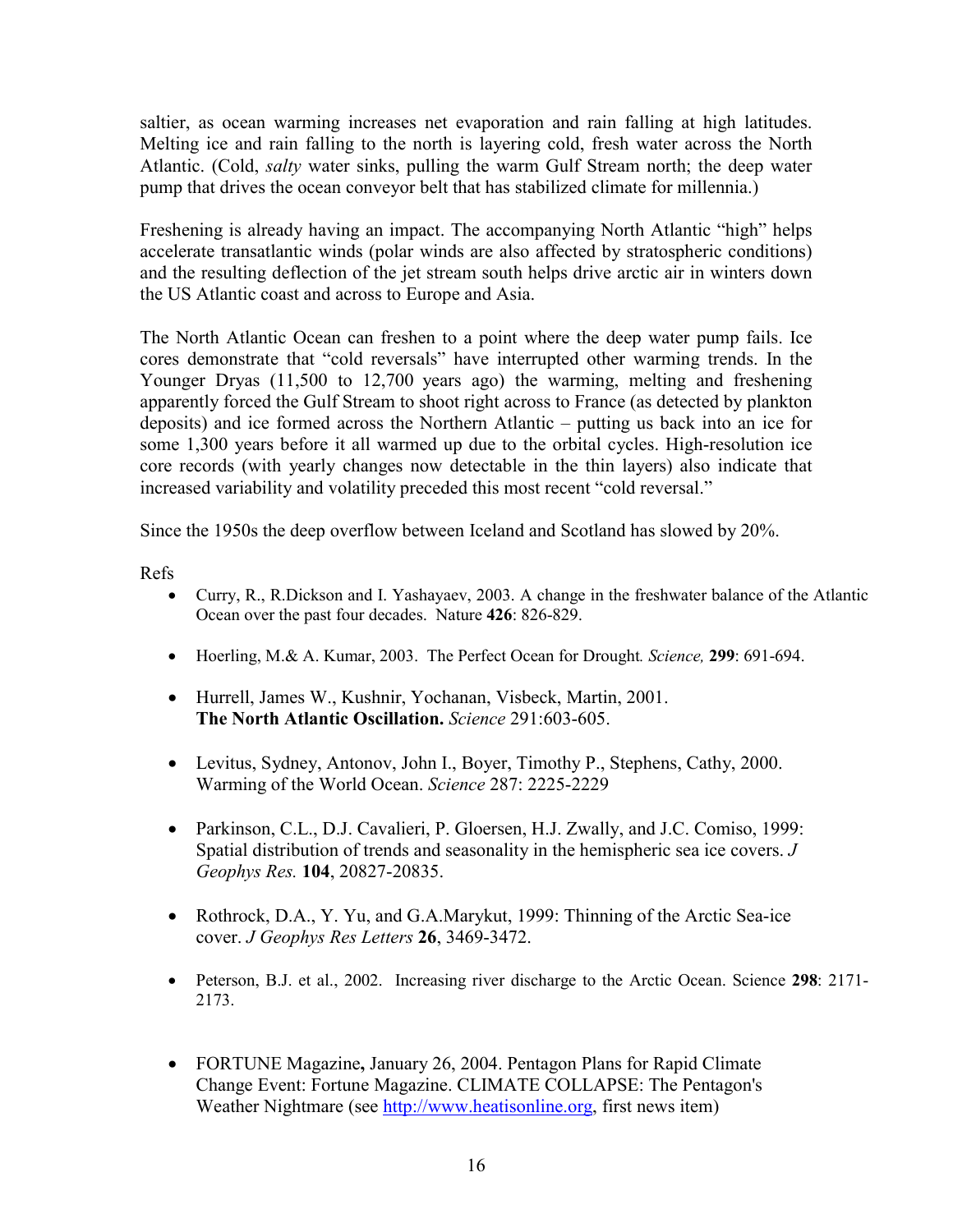## 10. The Intergovernmental Panel on Climate Change (IPCC)

The study of the causes of climate change is a study with an *n* of 1 (i.e., there is only one Earth). That means there is no control for the study of Earth's climate and the study cannot be repeated. Thus, the study requires analysis of trends and mapping of patterns. The primary tool for doing this analysis is the comparison of data (observations) with model projections. When data matches the outcomes of GCMs that are driven by rising GHGs, these are called "fingerprint" studies.

Three fingerprint studies were central to the IPCC Second Assessment Report of 1996.

- 1. Greater warming was occurring in the mid-troposphere (several miles up) than at the Earth's surface (in mountain regions);
- 2. Nighttime and winter temperatures (daily and yearly -- temperature minimums) were warming at twice the rate of overall warming; and
- 3. Extreme weather events were intensifying (more prolonged droughts, heatwaves and more heavy downpours [>2"/day]) were occurring over the 20th Century.

These three studies – where observations matched predictions -- led to the famous conclusion that GHG emissions were having a "discernable" influence on Earth's climate.

By the time of the IPCC Third Assessment Report in 2001, there were additional fingerprint studies, including:

- 1. Accelerating melting of mountain glaciers and ice near both Poles;
- 2. Increased circumpolar wind speeds around the North Pole;

And, in 2003,

3. Increased circumpolar winds were detected around Antarctica as well.

And an expanding set of biological responses

4. Latitudinal and altitudinal shifts of land animal and plant species, marine species, timing of bird egg-laying (and timing of seasons), consistent with the warming trends (i.e., shifts in freezing isotherms towards the poles and to higher altitudes).

The accumulation of fingerprints of climate change generated the consensus statement (including the governments of oil producing nations) that "…most of the observed warming over the past 50 years is likely to have been due to the increase in greenhouse gas concentrations" (IPCC 2001 Summary for Policymakers; [www.ipcc.ch\)](http://www.ipcc.ch/).

## Analysis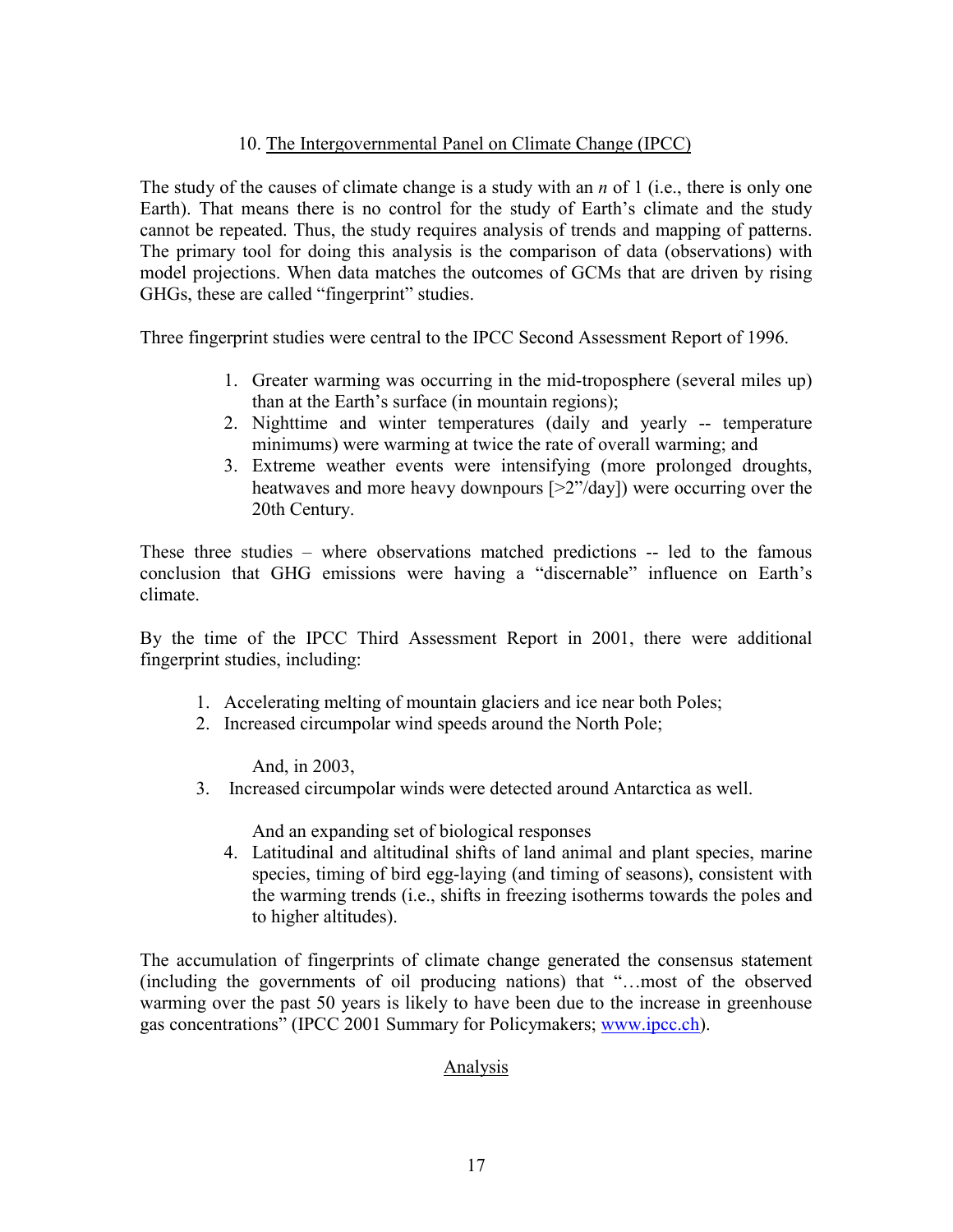Climate scientists are increasingly concerned that climate is changing much faster than models projected just several years ago. The same dynamic was true for the "ozone hole." When it was detected by satellite images in the early 1980s scientists were shocked to find that the models had vastly underestimated the true extent of the loss.

Several "positive" (warming-enhancing) feedback mechanisms appear to be playing significant roles. These include:

- a. Increasing atmospheric water vapor;
- b. Decreased ice albedo

Ice reflects incoming solar radiation. This reflectivity is called "albedo." As ice melts, albedo decreases and there is more ocean surface exposed to absorb more heat; and this can accelerate the rate of change.

- c. The greatly disproportionate warming occurring in boreal areas (Canada and Siberia) and near the poles relative to the winter warming in tropical and temperate latitudes;
- d. Decreased forest cover (i.e., reduced carbon "sink"), fires (carbon pulses), and the warming role of particulates (e.g., extensive "brown haze" over Asia);

and (perhaps the most significant)

e. The models (GCMs) omit the global warming potential role of the other GHGs --  $NO<sub>x</sub>s$ , methane, CFCs, ground–level ozone (photochemical smog) – that, in sum, have increased the overall  $CO_2$ -equivalent warming to some 50-60% over preindustrial conditions. That is, we are closer to doubling the global warming potential of GHGs than is reflected in the models based solely on  $CO<sub>2</sub>$ concentrations.

These factors taken together may help explain the increasing rate of change and the previous underestimates of the biological, social and economic consequences of warming and the associated intensification of weather extremes.

The established (i.e., certain) connections between changes in atmospheric chemistry, Earth's heat budget (physics), the hydrological cycle and the biological (and social) systems, plus the magnitude of risk climate change has the potential to deliver, constitute the essential ingredients for invoking the *Precautionary* Principle, which implies taking early, preventive actions involving global cooperation, aimed at stabilizing the climate.

Ref

IPCC 2001: Houghton, J.T., Y. Ding, D.J. Griggs, M. Noguer, P.J. van der Linden, X. Dai, K. Maskell and C.A. Johnson, eds. 2001. Climate Change 2001: The Scientific Basis. Contributions of Working Group I to the Third Assessment Report of the Intergovernmental Panel on Climate Change. Cambridge: Cambridge University Press.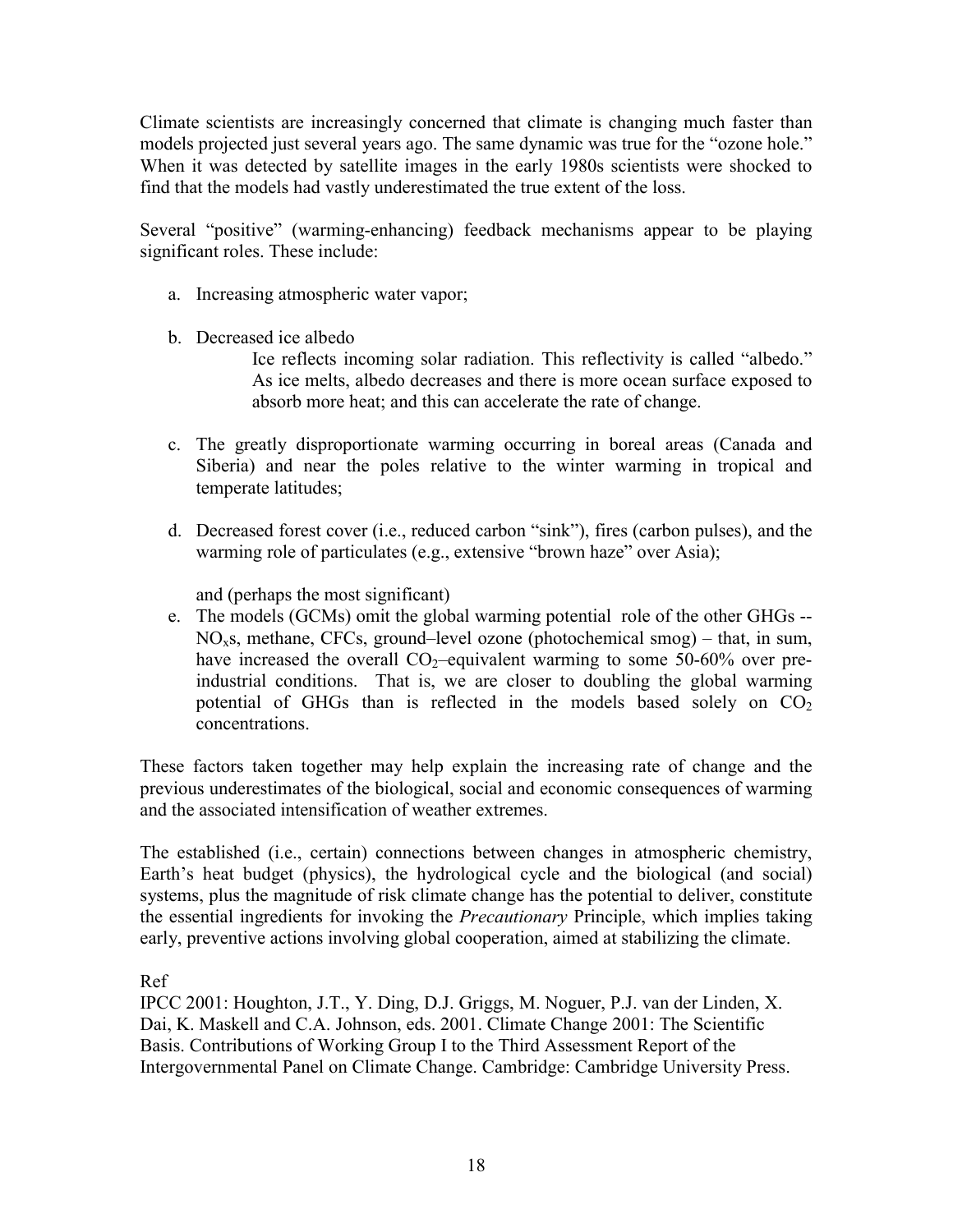## 11. Climate Change and Human Health (Summary)

Climate change has multiple direct and indirect consequences for human health. Heatwaves are the most direct and are projected to take an increasing toll in developed and underdeveloped nations. The 2003 summer heatwave in Europe, with 35,000 excess deaths in five nations, extensive wildfires and widespread crop failures demonstrates that climate change and the magnitude of its impacts may be surprisingly non-linear.

Climate also restricts the range of infectious diseases, while weather affects the timing and intensity of outbreaks. The ranges of several key diseases or their vectors are already changing in mountainous regions, along with upward shifts in plant communities, the rapid retreat of alpine glaciers and an upward shift in the freezing isotherm (the level at which temperatures remain below freezing all year).

Deep ocean warming is accelerating the hydrological cycle and the associated extreme weather events (EWEs) can create conditions conducive to outbreaks of infectious diseases. Heavy rains can leave insect breeding sites, drive rodents from burrows and contaminate clean water systems. Conversely, drought can spread fungal spores, spark fires (and respiratory illness) and is statistically associated with large outbreaks of West Nile virus and St Louis encephalitis, a disease with a similar life cycle.

Sequences of extremes can destabilize predator/prey relationships, leading to population explosions of opportunistic, disease-carrying organisms (e.g., rodents and mosquitoes). The 1997/98 El Niño-related extreme weather events spawned "clusters" of disease outbreaks in many regions of the globe.

In the marine environment, ocean warming – along with eutrophication and loss of filtering wetlands -- is contributing to harmful algal blooms that can cause shellfish poisoning, provide a reservoir for cholera and other bacteria, and can lead to hypoxia and "dead zones".

Excess carbon dioxide itself has consequences for organisms. Ragweed grown in elevated carbon dioxide levels produces a lot of pollen. Opportunistic, weedy plants take advantage by allocating CO2 to reproduction - the male parts - whereby they spread and prosper. Pioneering trees that spread quickly - like maples, pines, birches, and poplars also appear to be boosting their seeds, cones, and pollen.

Advances in climate forecasting and health early warning systems can help catalyze timely, environmentally-friendly public health interventions. If climate change continues to be associated with more volatile and severe weather, we have begun to see the profound consequences climate change can have for public health and the international economy.

Refs

• Epstein PR. Is global warming harmful to health? *Sci Am* 2000 Aug;283(2):50-7.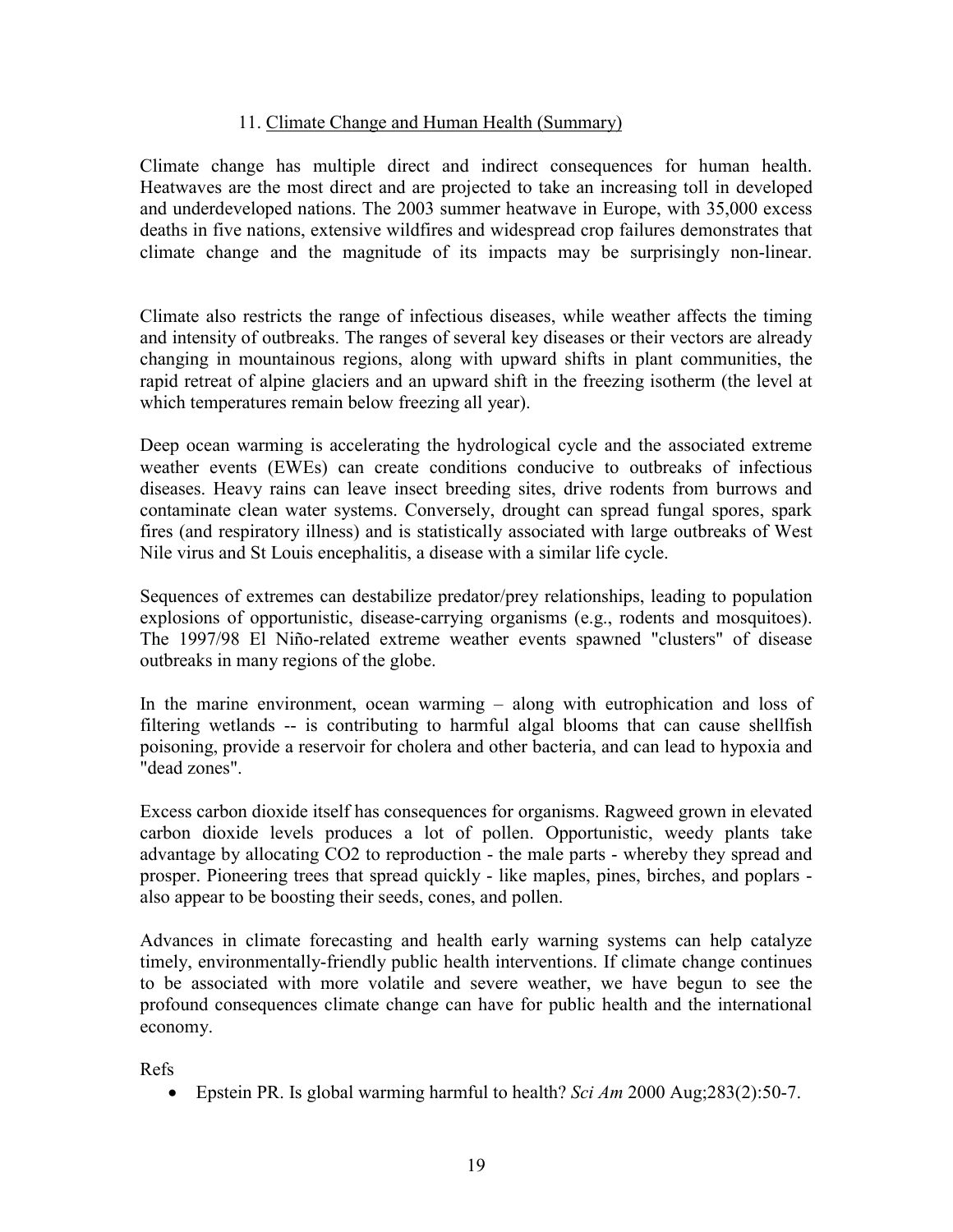- Epstein PR, Defilippo C. West Nile virus and drought. *Global Change & Human Health* 2001; 2: 105-107.
- Epstein PR, Chivian E, Frith K. Emerging diseases threaten conservation. Environmental Health Perspectives Volume 111, Number 10, August 2003: A506-A507.
- Rosenzweig C, Iglesias A, Yang XB, Epstein PR, Chivian E. Climate change and extreme weather events: Implications for food production, plant diseases, and pests. *Global Change & Human Health* 2001; 2: 90-104.
- Levin RB, Epstein PR, Ford TE, Harrington W, Olson E, Reichard EG. U.S. drinking water challenges in the Twenty-First Century. *Environ Health Perspect*  2002;110(suppl 1):43–52.
- Wayne P, Foster S, Connolly J, Bazzaz F, Epstein P. Production of allergenic pollen by ragweed (*Ambrosia artemisiifolia* L.) is increased in CO<sub>2</sub>-enriched atmospheres. *Annals of Allergy, Asthma and Immunology* 2002;8:279-282.

## 12. Life Cycle of Oil: Health, Ecological Dimensions

While oil and the energy it supplies provide many benefits to human society, every stage in the life cycle of oil exploration and use carries hazards for the wildlife and humans. Extraction and transport have impacts on natural systems, such as the Niger River Delta and the headwaters of the Amazon in Ecuador, while oil spills (e.g., in the Galapagos) and leaks along coastlines pose risks for marine life, fisheries and for tourism. Refining and combustion generate air pollution and acid rain, and the combined emissions are altering the planet's climate system.

When oil was first exploited, it appeared to be an unending source of natural energy. We now understand that the supply of oil is finite and that its use can have harmful affects on both local and global environments. In this report we examine the life cycle of oil: the exploration, drilling, extraction, transportation, refining and combustion of this fossil fuel. A brief summary follows.

Drilling and extraction can present acute hazards, including fires and blowouts, as well as chronic hazards, including occupational injury and disease and long-term harm to ecosystems, plant and animal communities. Transportation via tankers and though pipelines can cause environmental damage through large spills, while chronic oil leakage into soils and into the oceans may have even greater impacts on flora and fauna. Refining exposes workers and the environment to petroleum, its by-products and the chemicals used in refining. At the pump, gasoline can be both toxic and carcinogenic. Finally, the combustion of oil produces a set of products that affect the environment. Byproducts of gasoline combustion include VOCs,  $NO<sub>x</sub>$ s, CO, PM-10s, PM-2.5, SO<sub>x</sub>s and Pb (definitions below), chemicals that are toxic in a variety of ways to humans, other animals and plants. Acid rain has terrestrial impacts on forestry and wildlife; on aquatic and marine systems, affecting fisheries and leading to eutrophication.

Moreover, greenhouse gases are changing the global climate system, raising land and ocean temperatures and altering global weather patterns and the world's water cycle.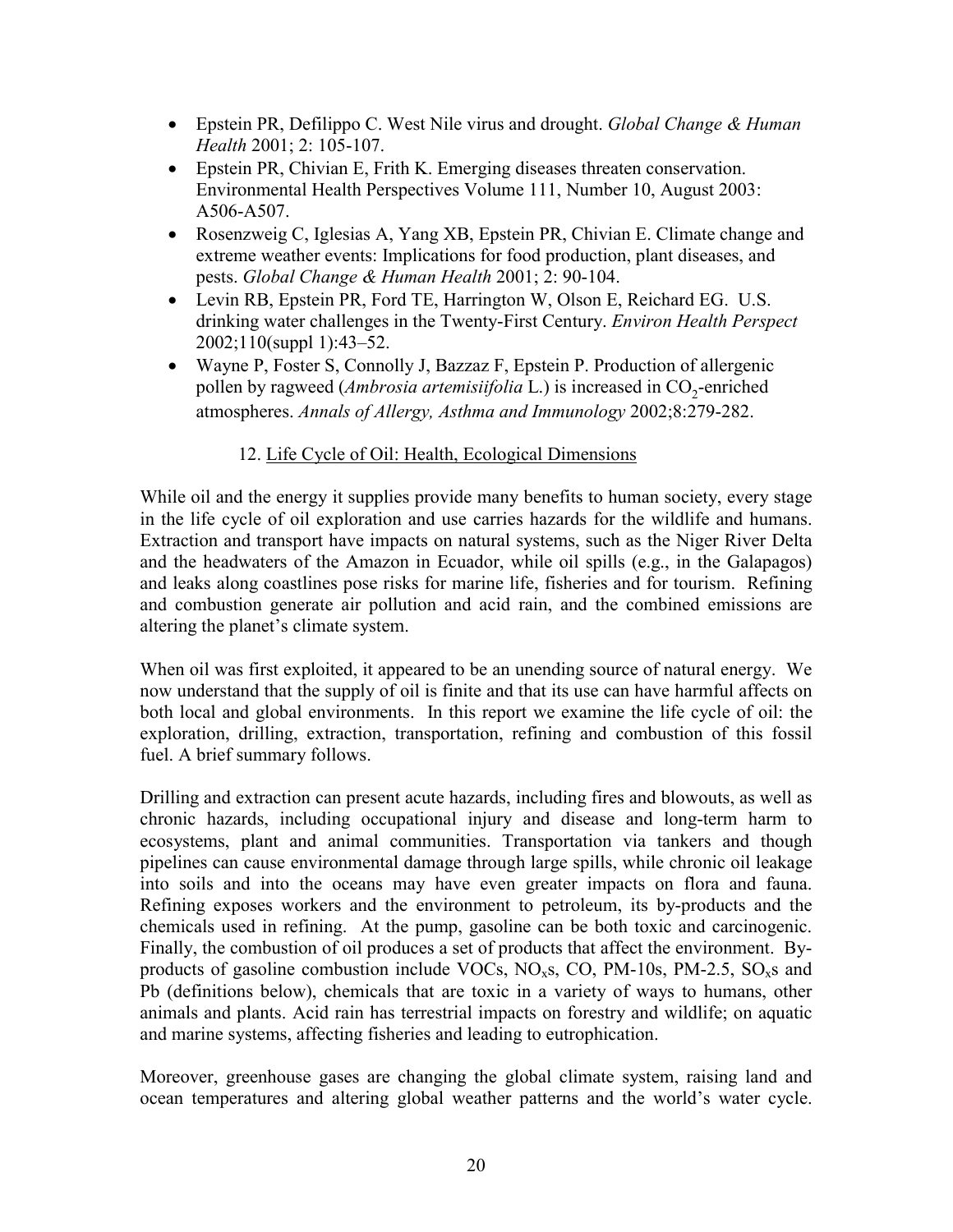These profound changes in the stability of the climate system has direct implications for human health, agricultural productivity, societal infrastructure and economic viability. Climate change and extreme weather events (especially floods and prolonged droughts) also threaten increasingly fragile ecosystems (e.g., fragmented forests and depleted coastal wetlands), and for the already endangered species dependant upon the integrity and health of the mosaics of habitats.

Finally, dependence on oil throughout the past century has affected the social fabric within nations that have oil reserves, and is the huge amount of wealth associated is now manifesting an overwhelming impact on international relations.

## 13. Climate Change, Oil Life Cycle and Environmental Justice (Outline)

Vulnerabilities coping adaptation restoration prevention public health infrastructure

Oil-related health consequences

Extraction: Nigeria, Ecuador, Mexico Refining & benzene Utility plants & mercury Air pollution Inner city truck and bus routes Pollen, ragweed and abandoned lots (higher city temps and  $Co<sub>2</sub>$ )

Climate Change

 Extreme weather events Economic inequities

## 14. The costs of Climate Change

Warming of the atmosphere, land surface and ocean are associated with more extreme weather events (such as heatwaves, prolonged droughts, heavy downpours). The impacts of EWEs also have economic consequences. Yearly losses increased from \$4 billion annually in the 1980s to \$40 billion in the 1990s; reached \$55 billion in 2002 (\$11 billion insured) and \$60 billion (\$15 billion insured) in 2003. The United Nations Environmental Programme estimates that annual losses from extreme weather events could reach \$150 billion by the end of this decade if current trends continue and this influenced the assessment of risks and opportunities for the insurance and reinsurance sectors.

15. Opportunities and Oil Independence